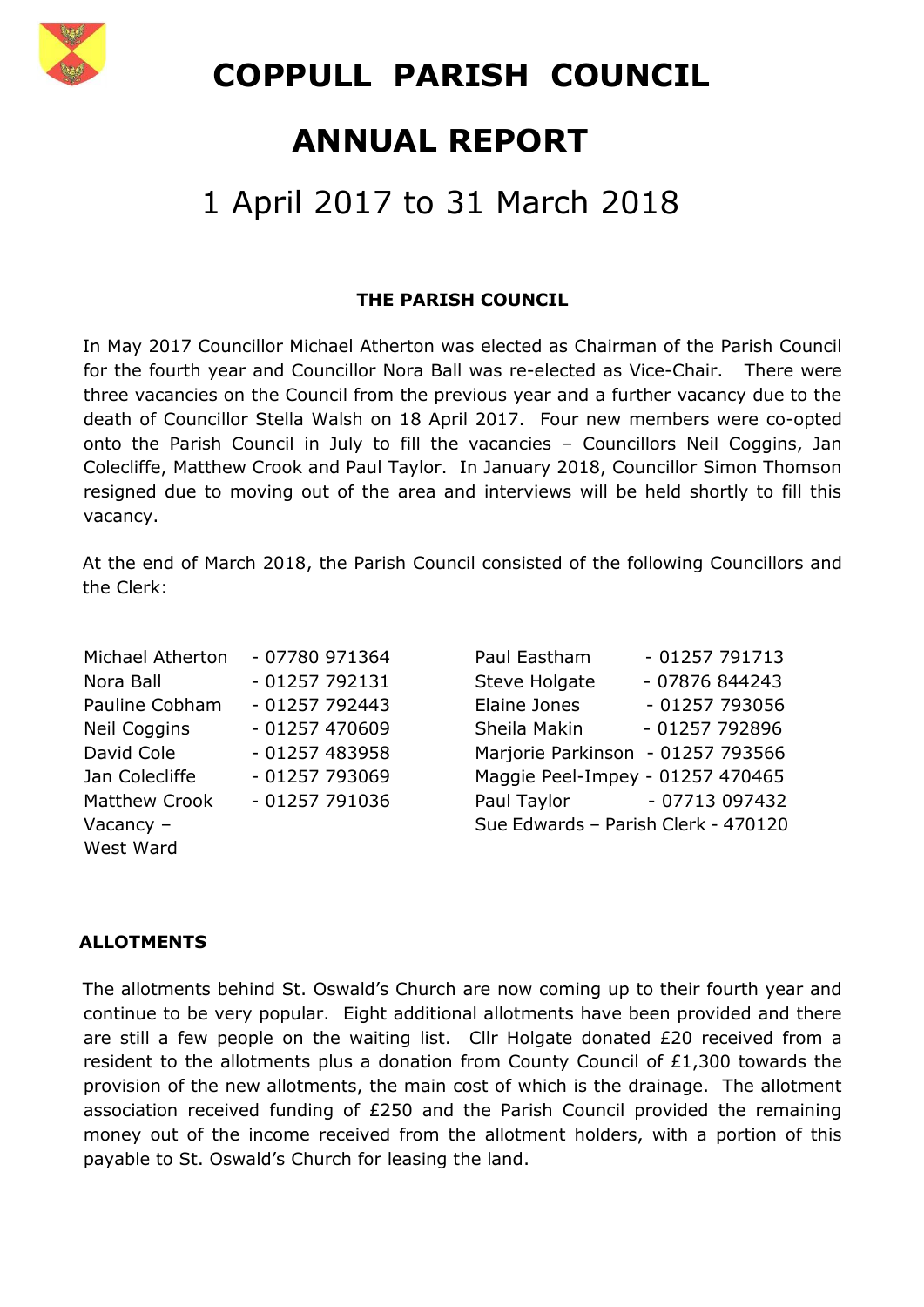#### **CHORLEY COUNCIL**

**Designated Public Protection Order (DPPO):** This is around the Leisure Centre, Library, Memorial Garden and a few roads around this area and has recently been renewed. This gives Chorley Council and the Police power to confiscate alcohol (no alcohol area) and to help combat anti-social behaviour.

**Housing:** Chorley Councillors continue to work with the Parish Council and Adactus Housing to make improvements to the housing estates within the village.

**Adoption of Estates:** Chorley Council has been working with Lancashire County Council to get new estates adopted quicker. The Grange Estate has now been adopted.

**Neighbourhood Priorities:** The Jubilee Garden received funding from Chorley Council towards improvements and these have started with the treatment of Knotweed by Chorley Council and the Parish Council has removed some trees which were dangerous or taking light from the garden. Further planting and improvements will take place in the spring/summer. The neighbourhood priorities proposed for the coming year have been the footpath on the corner of Clancutt Lane and a community garden on the Byron Crescent Estate.

#### **COMMUNITY**

**Christmas lights:** The lights have again received great reviews, providing lovely displays throughout the Christmas period. The uplighting of the soldier in the Memorial Garden will remain throughout the year, at the request of residents.

**Defibrillators:** The Leisure Centre holds an automatic defibrillator and the Conservative Club also has one that is available at all times for public use. A list of other defibrillators in Coppull can be found in the Parish Council newsletter.

**Digital Inclusion:** The Leisure Centre has played host to a number of free classes on laptop, computer and mobile phone use. It is hoped that this will be built on in the coming year.

**Dog fouling:** This is still a huge problem, especially during the winter months this year. Chorley Council's Dog Warden makes regular patrols around the village and can issue on the spot fines if someone is caught not cleaning up after their dog. A decision was made to name and shame anyone caught not cleaning up after their dog. A stencil has now been obtained to mark on the ground any areas of repeat offending, which is hoped will act as a deterrent to those people who do not clean up after their dog, and a trail of free dog bags in problem areas.

**Grot Spots:** Most grot spots in the village have now been dealt with and Councillors each have an area of responsibility in the village which they regularly check and report any concerns.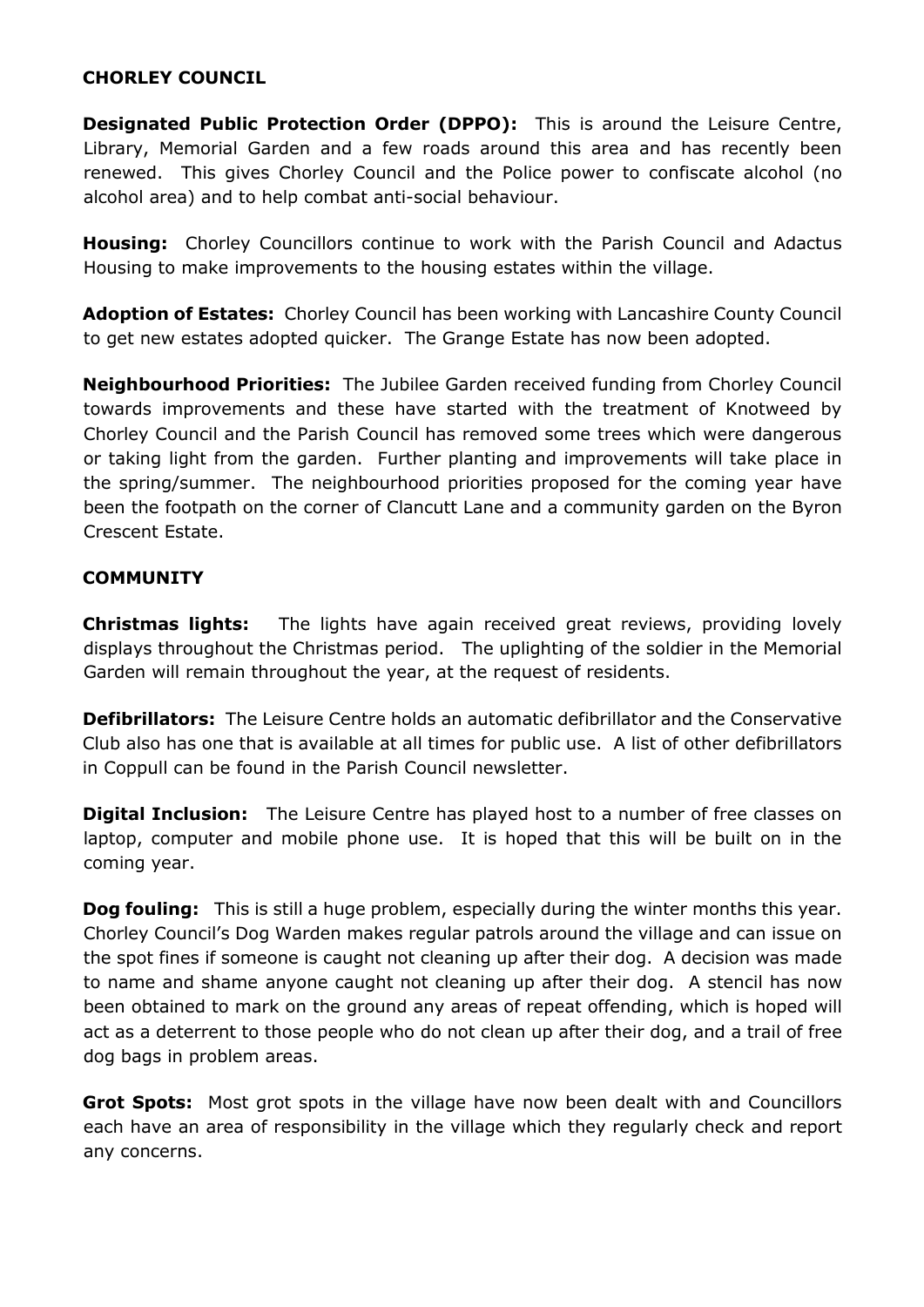**Noah's Ark:** The Pre-school continues to run from the Village Hall and provides excellent care and education. There were numerous repairs to undertake this year and additional money has been put into the budget for next year.

**Remembrance Day Parade:** This is organised by the Royal British Legion and was again very well attended. The Parish Council contributes financially to the event and obtains and places a wreath down, together with a great number of other organisations. The motorcycle group attended again and followed the procession from the club to the church and back.

**Youth Club:** LCC decided to close the Youth Club towards the end of 2017 and a Fitness Group approached the Parish Council to take over the premises. A contract was drawn up and A1 Fitness opened up at the beginning of the New Year and appear to be doing very well.

## **COPPULL IN BLOOM**

The Parish Council agreed to mark the 100 years of the First World War by planting up the Memorial Garden in the colours and the logo. New metal barrels have been ordered to replace the wooden ones in front of shops/businesses along Spendmore Lane, which have all rotted. The metal barrels should have a much longer shelf life. Volunteers working alongside the gardener continue to keep the beds and gardens looking nice. Further volunteers are always welcome, even if it is only for an hour or so each week. Chorley Council is contracted to plant the hanging baskets and barrels throughout the village and the flower beds along Spendmore Lane. The mowing of all grassed areas continues to be undertaken by James Riding of JR Garden Services.

**Chapel Lane – Old School:** A volunteer looks after the small piece of land by the former old Parish School.

**New Road Flower Beds and beds near Spendmore Lane Bridge:** These are planted and maintained by Chorley Council on behalf of the Parish Council, together with the planning of the hanging baskets and regular watering.

**Wheatsheaf Island/Birkacre Brow:** The gardener has taken over the planting and looking after the island, as one of the volunteers has now moved away, and The Wheatsheaf Hotel is sponsoring the island.

**Seats/Flower Beds – A49 at both boundaries, Jolly Tar Lane and small bed near Police Station:** These are also looked after by volunteers and the Parish Council gardener. Rivington View Nursery is to sponsor the bed previously sponsored by 101 Carnations and also a bed on the Berry Garden.

## **EMPLOYEES**

The Parish Council continues to employ one full-time and two-part time Lengthsmen, a cleaner for the Parish Council offices, the Clerk and a gardener.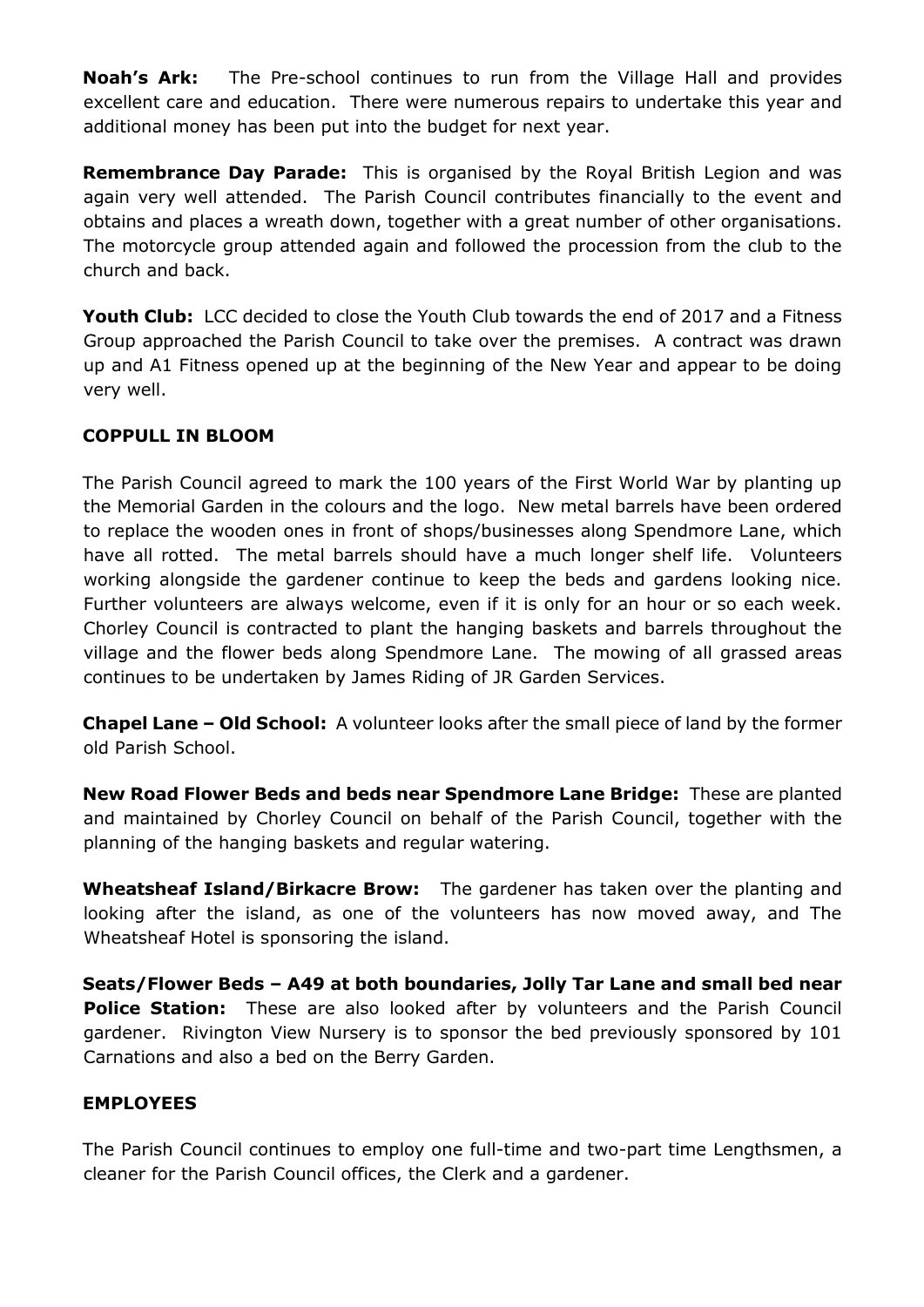#### **FINANCES**

**Community Infrastructure Levy (CIL):** At the end of the last financial year there was £985.33 remaining. This amount has been used to pay for the new path at the Leisure Centre and the remaining money was put towards the allotments.

**Financial Statement:** This is subject to audit - an independent internal auditor audits the accounts twice per year and an external auditor appointed by the Audit Commission undertakes a final audit at the end of the financial year. There were no issues arising from the previous year. The Internal Audit will take shortly. The half-year internal audit stated:

"Completion of the half-year internal audit of the Parish Council accounts is by carrying out a selective assessment of compliance, with relevant procedures and controls being examined. The Parish Council operates a very effective accounting system which shows the Council's control objectives are of an adequate standard to meet the needs of the Council". There were no issues arising.

**Precept:** The precept was set at £96,140.00 for 2018/19 – this represents an increase of approximately 3.8% on last year's precept.

#### **GARDENS**

**Berry's Garden (formerly Community Garden):** The land has been donated to the Parish Council by Keith Berry and will always remain as a garden in memory of his wife, Kathleen. A plaque has been installed in memory of both Keith and Kathleen. A plaque has also been placed in the garden in memory of Councillor Ken Ball. Further improvements are to be made to this garden in the coming year.

**Jubilee Garden (formerly Tanyard Garden):** The Jubilee Garden continues to be kept in as natural a state as possible. Funding has been received from Chorley Council to enable the dead/diseased trees to be cut down, plants put in and seating, sculptures, etc. This has commenced and will continue throughout the Spring/Summer.

**Memorial Garden:** This garden continues to be maintained by the Parish Council's previous gardener, Bill Bailey, on a voluntary basis. Planning will take place in the summer to commemorate 100 years of the RAF and funding to be sought to put up a permanent sculpture.

**Springfield Leisure Park:** The park is host to a number of flower beds, a natural area and a sensory raised bed, which has had a new wooden structure placed around it, to hold up the soil and also to enhance its appearance.

## **GENERAL DATA PROTECTION REGULATION (GDPR)**

A new law is coming into force in May 2018 which full details are not yet known. However, it would seem that a Data Protection Office and an Administrator will have to be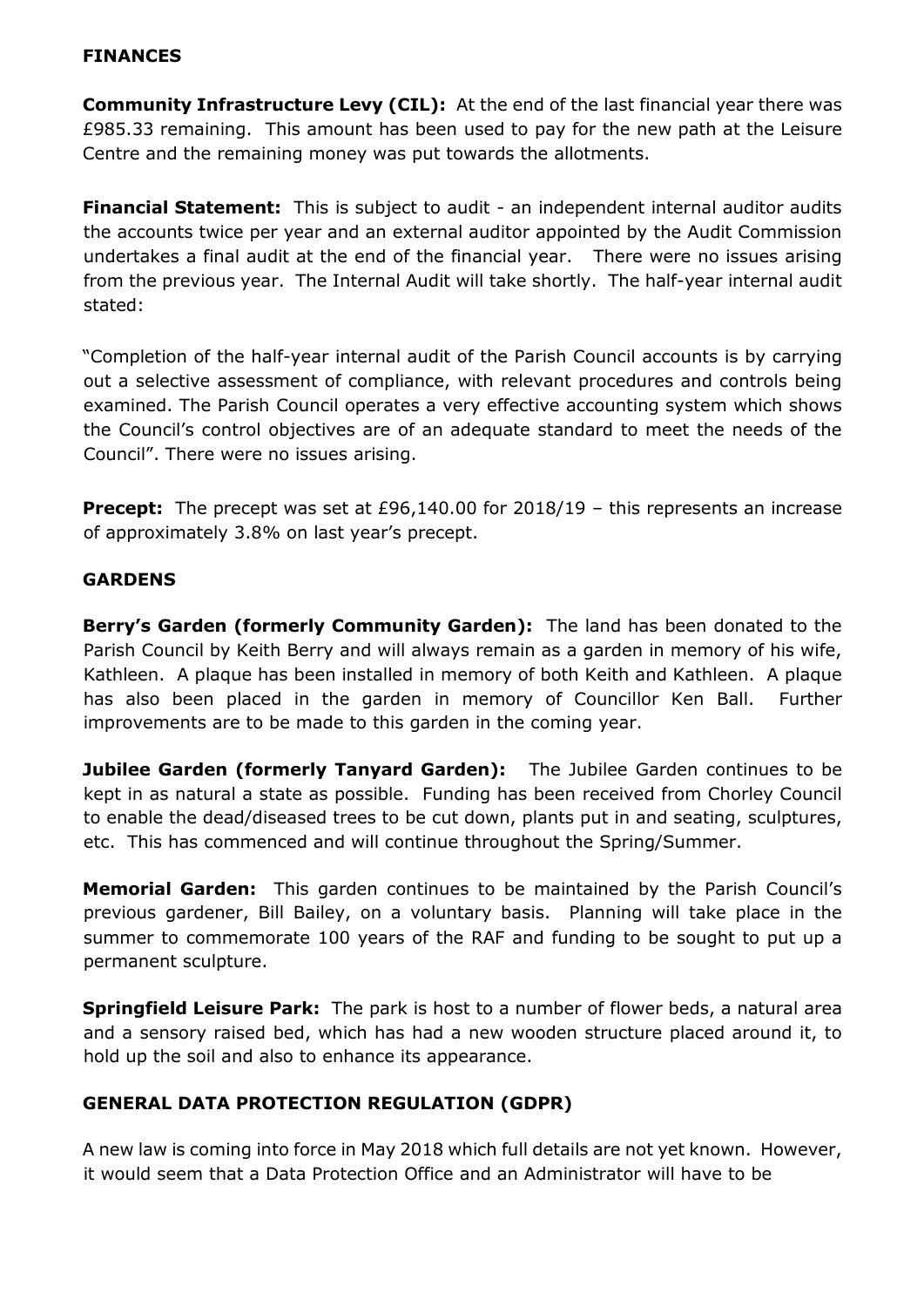appointed, although the Clerk may be able to be one of these. Chorley Council has been asked to put on a training session so that further information can be sought and to see if councils can work together on this matter.

## **LANCASHIRE COUNTY COUNCIL**

The County Council faced a severe reduction in their budget this year and last year and are under extreme financial restraints. A new administration took over, so this is in the early stages of change in all departments.

**Bus Services:** The bus service through the old parish from Chorley to Wigan has now ceased, due to lack of funding and lack of people actually using the service.

**Chisnall Colliery Site –** LCC undertook improvements over a five year period, but to due budget cuts it is unsure how long this will carry on. There is still some money left in the budget, so work continues.

#### **Highways:**

- Pot holes are prolific throughout the village and Lancashire County Council have been given additional money in their budget to implement repairs in the coming year.
- Repairs to Chapel Lane and Jolly Tar Lane's road surface (2016/17 budget) and also parts of Spendmore Lane were completed as promised.
- Work to improve the mini roundabout at the junction of Spendmore Lane and the A49 (2016/17 budget) was implemented and will hopefully reduce noise disturbance to residents.
- Work to improve the mini roundabout at the junction of Spendmore Lane and Clancutt Lane – this appears to be ongoing.
- Parking this is causing a great deal of concern throughout the village, with vehicles being parked right up to junctions and blocking pavements. Police and highways have been notified.

**Library and Children's Centre:** The campaign to save Coppull Library was successful and the new administration at Lancashire County Council kept the Library open.

**Public Rights of Way Scheme:** The Parish Council continues with this scheme and with the strimming of the ginnels.

#### **NATURE RESERVES**

**Blainscough Nature Reserve:** This is looked after by Chorley Council on behalf of the Parish Council and provides a relaxing place for people to walk and take their dogs. It is hoped to work with Chorley Council in the future to plant a wood of Oak trees saplings which are currently being cultivated.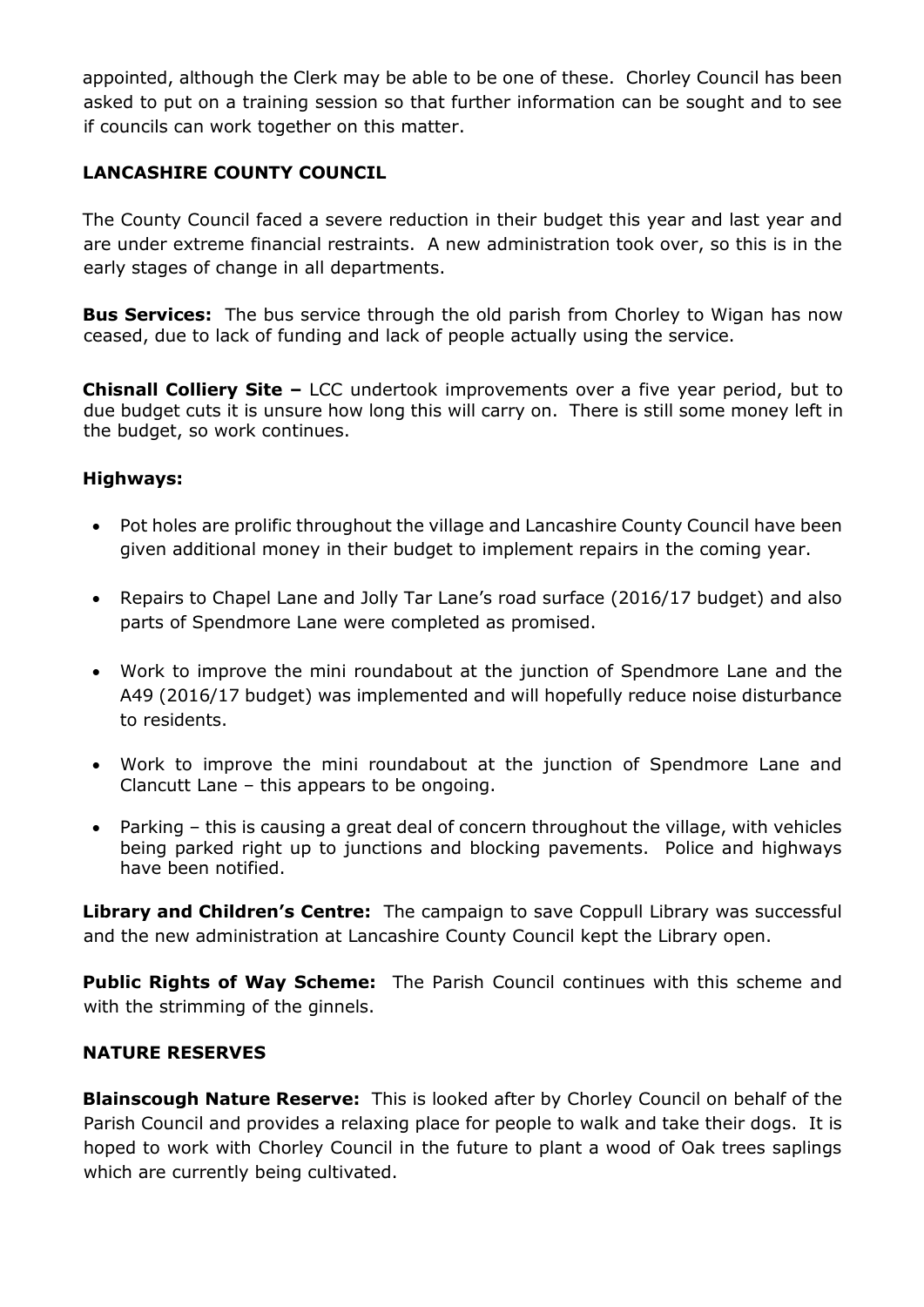**Hic-Bibi Nature Reserve:** This is also looked after by Chorley Council on behalf of the Parish Council and is kept in a very natural state, with wild ponies being kept on for part of the year to help control the vegetation. There are numerous sightings of deer in this area, together with foxes, hares, rabbits, plenty of bird life, fauna and flora.

**Yarrow Valley Park Nature Reserve**: Chorley Council have complete control over the park and is very successful in making improvements and winning awards. This park is used by many people from Coppull, but also from out of the area. There is an award winning play area and a café which is going from strength to strength. The Friends of Yarrow Valley Park undertake many tasks and put on events for adults and children. The Park has an abundance of wildlife both on the lakes and the surrounding grounds and is very popular with photographers.

## **NEWSLETTER**

The Newsletter continues to be very popular with residents and is still being issued four times a year – Spring, Summer, Autumn and Winter. Local and other information is included together with adverts from local businesses. A photographic competition was held by Home Truths Estate Agents and the newsletter published the entries and then the winners.

## **PLANNING**

Development in the village is still taking place. Seddon Homes on Chapel Lane has now been completed and a development behind Coppull Mill (Enterprise Centre) is to begin shortly. A few low cost houses/bungalows have been built on the Byron Crescent Estate. Work has commenced on the development at Burgh Lane, Chorley, part of which is over the Coppull boundary. The proposed development of the former Camelot Theme Park has again been refused, but if this gets approval in the future, it will have an impact on traffic coming through Coppull. The Parish Council will continue to fight to keep the green belt surrounding the village.

## **PLAY AREAS**

**Byron Crescent Play Area**: Continues to be well used by local residents.

**Springfield Leisure Park:** There had been problems with the zip wire and the company who provided it came back to make the necessary repairs.

**Tansley Avenue Play Area**: The new play area has been installed, funded through CIL funding. It has been well received by residents.

All the Parish Council owned play areas in the village are now of a good standard and will continue to be maintained in the future.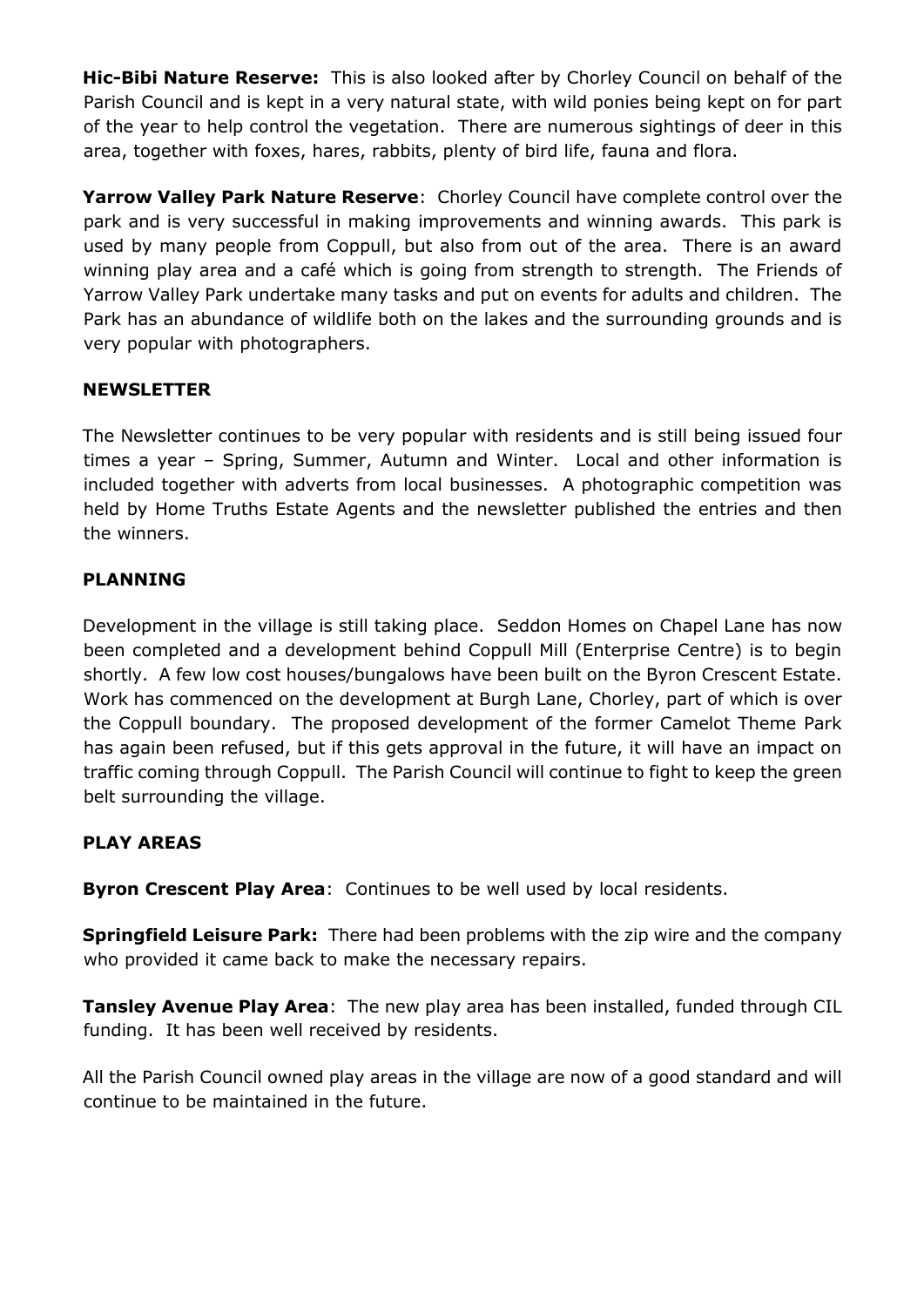## **POLICE**

The Police Service has also had budget cuts and the local PCSO is finding it increasingly difficult to attend Parish Council meetings. However, a written report is now sent if an officer cannot attend.

#### **SPRINGFIELD PARK LEISURE CENTRE**

The Springfield Centre continues its success and is managed by a number of Trustees, staff and volunteers. Activities available are Climbing Wall, Trampolining and Free Running, to name a few. Local groups can hire the meeting room at very reasonable cost and also hire out the hall. At the moment, the Friendship Group is held twice per month in the meeting room and various schools hire out the hall for trampolining activities, including a number of disabled schools.

The Café is doing very well and hosts children's parties with an activity at very reasonable rates.

#### **WEBSITE / FACEBOOK**

The website is now up and running: [www.coppullpc.co.uk.](http://www.coppullpc.co.uk/) This will be updated on a regular basis and added to when possible and an independent Facebook page is being looked into.